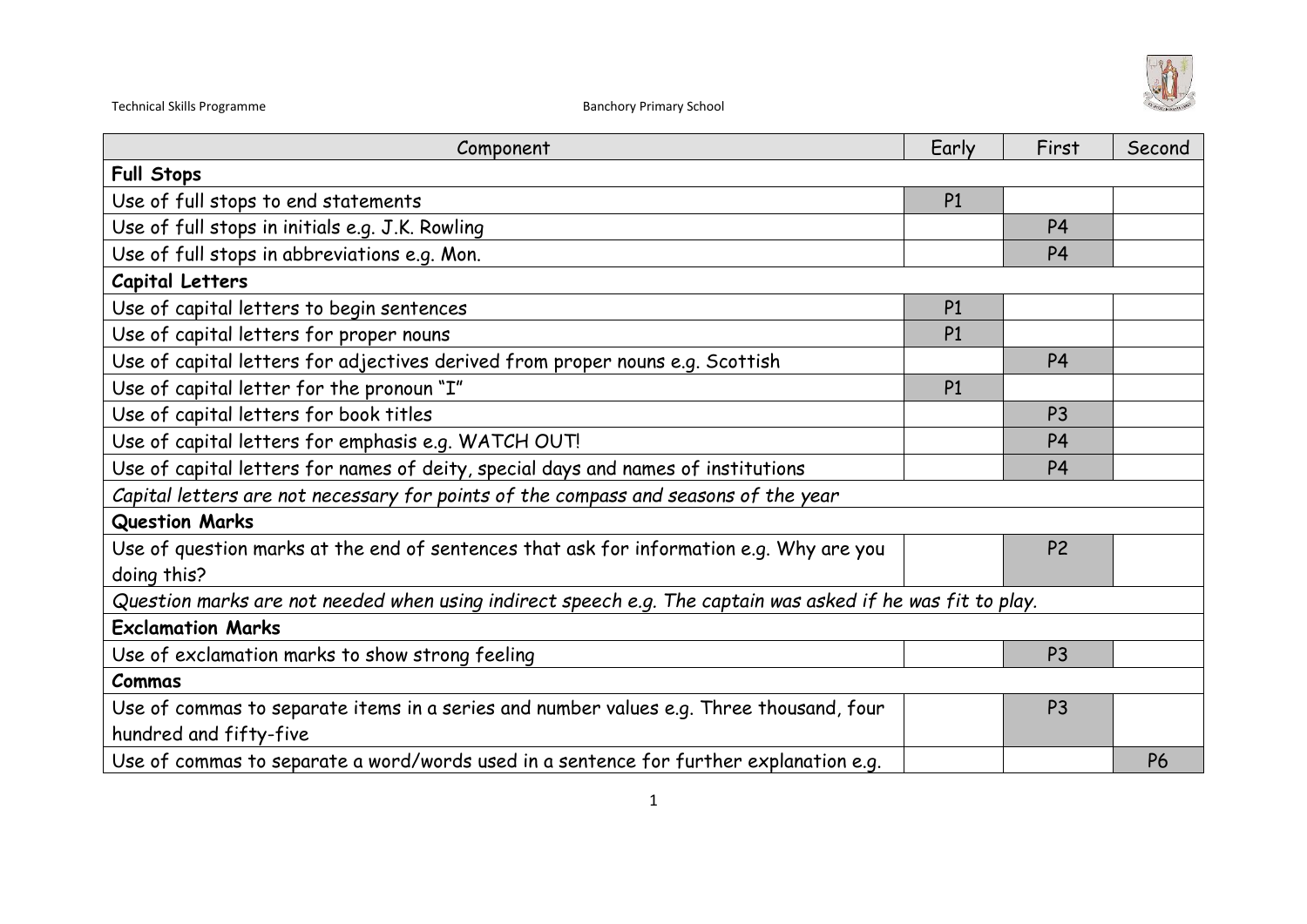

| Mary, the golden haired girl, won the medal.                                             |                |           |
|------------------------------------------------------------------------------------------|----------------|-----------|
| Use of commas before joining words when they join two main clauses e.g. He wanted to     |                | <b>P6</b> |
| travel to China, but he wanted to learn the language first.                              |                |           |
| Use of commas to separate main and subordinate clauses e.g. When they heard the final    |                | <b>P6</b> |
| whistle, the players leapt into the air.                                                 |                |           |
| Use of commas to separate the person spoken to from the rest of the sentence e.g. Jim,   |                | <b>P5</b> |
| mind that slippery floor.                                                                |                |           |
| Use of commas after words like yes and no e.g. No, you can't come in yet.                |                | <b>P5</b> |
| Use of commas to follow signal words at the beginning of sentences e.g. However, I       |                | <b>P5</b> |
| believe                                                                                  |                |           |
| Apostrophes                                                                              |                |           |
| Use of apostrophes for contractions e.g. can't                                           | P <sub>3</sub> |           |
| Use of apostrophes to show ownership e.g. Jack's coat                                    | P <sub>3</sub> |           |
| Use of apostrophes to indicate letters or numbers omitted e.g. o'clock, '10              | P <sub>3</sub> |           |
| <b>Quotation marks</b>                                                                   |                |           |
| Use of speech marks when using direct speech                                             | P <sub>3</sub> |           |
| Features to be taught:                                                                   |                |           |
| The words actually spoken are put inside speech marks                                    |                |           |
| Each new speaker gets a new line                                                         |                |           |
| Punctuation appears within the speech marks e.g. "Watch out!" cried Hermione.            |                |           |
| However, look at the examples below for punctuation outwith the speech marks             |                |           |
| "Watch out," cried Hermione, "it's Nagini!"- the spoken word continues, so no capital    |                |           |
| letter.                                                                                  |                |           |
| "Happy birthday, Harry!" said Hermione, hurrying into the kitchen and adding her present |                |           |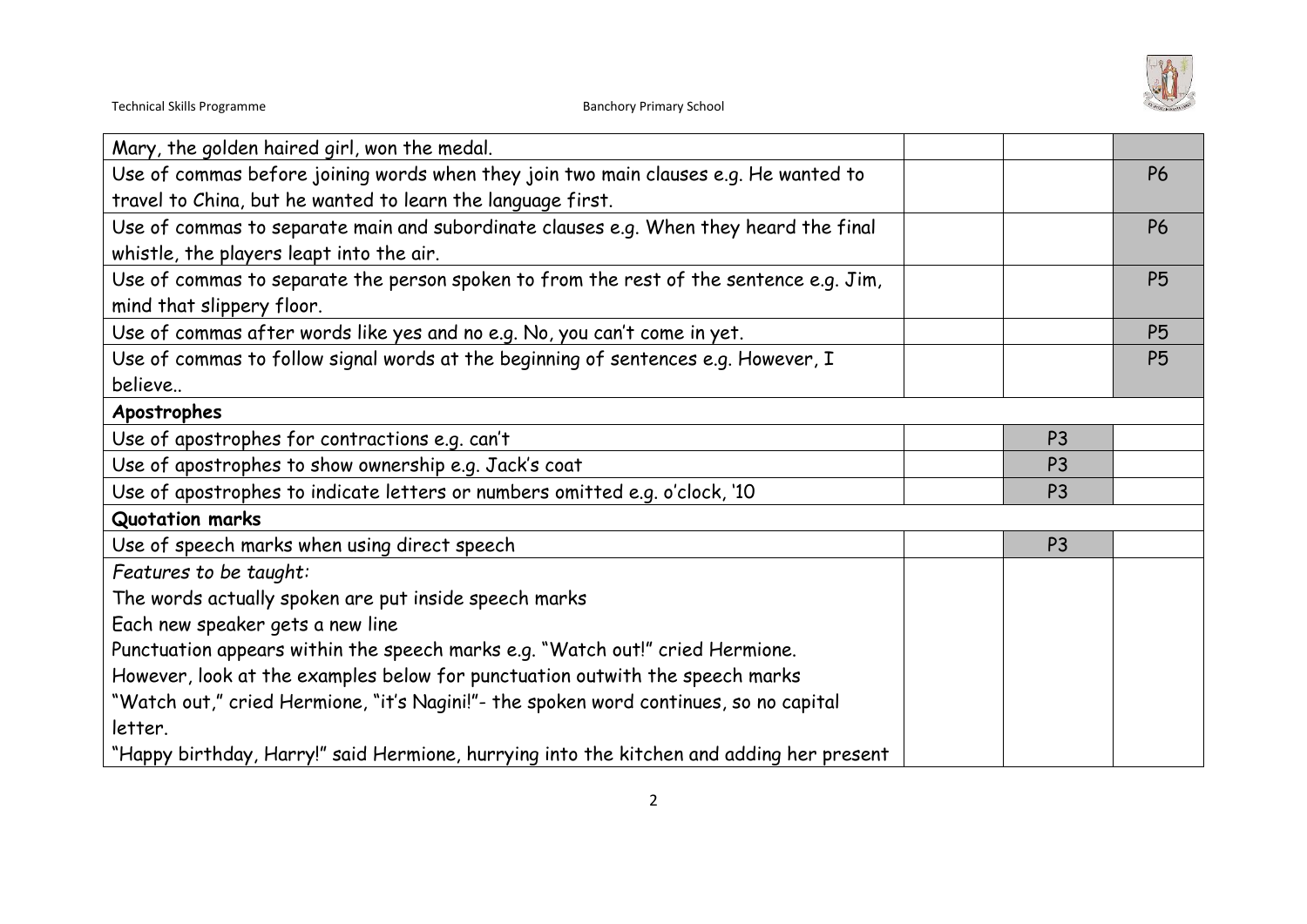

| to the top of the pile. "It's not much, but I hope you like it."- the speaker starts a new |                |           |
|--------------------------------------------------------------------------------------------|----------------|-----------|
| sentence, so a capital letter is required.                                                 |                |           |
| Voldemort screamed, "Avada Kedavra!"- the comma before the speech marks separates          |                |           |
| the speaker from his speech                                                                |                |           |
| Use of quotation marks to show quotations within quotations e.g. "My father always said    |                | P7        |
| 'look on the bright side' and I suppose I do," explained Dennis.                           |                |           |
| Use of quotation marks before and after titles or words used in an orthodox manner e.g.    |                | P7        |
| Some viewers actually consider "The X Factor" a form of "entertainment".                   |                |           |
| Colon                                                                                      |                |           |
| Use of colons to introduce a list e.g. Vincent packed his drawing equipment: pencils,      |                | P7        |
| paints, paper and easel.                                                                   |                |           |
| Use of colons to introduce a quotation e.g. The boss said: "I have some good news for      |                | P7        |
| you."                                                                                      |                |           |
| Use of colons to introduce an explanation, summary or elaboration of the first half of a   |                | <b>P7</b> |
| sentence e.g. I'm not much of a runner: I tend to cross the pain barrier just getting out  |                |           |
| of bed.                                                                                    |                |           |
| Semi-colon                                                                                 |                |           |
| Use of semi-colons to join sentences with two or more main clauses e.g. A face appeared    |                | P7        |
| at the window; he was one determined animal.                                               |                |           |
| Use of semi-colons to separate clauses containing commas e.g. At that point our captain,   |                | P7        |
| who had previously remained calm, lost control and stormed off; the game had to be         |                |           |
| abandoned.                                                                                 |                |           |
| Hyphen                                                                                     |                |           |
| Use of hyphens to join some parts of compound words e.g. heavy-handed                      | P <sub>4</sub> |           |
|                                                                                            |                |           |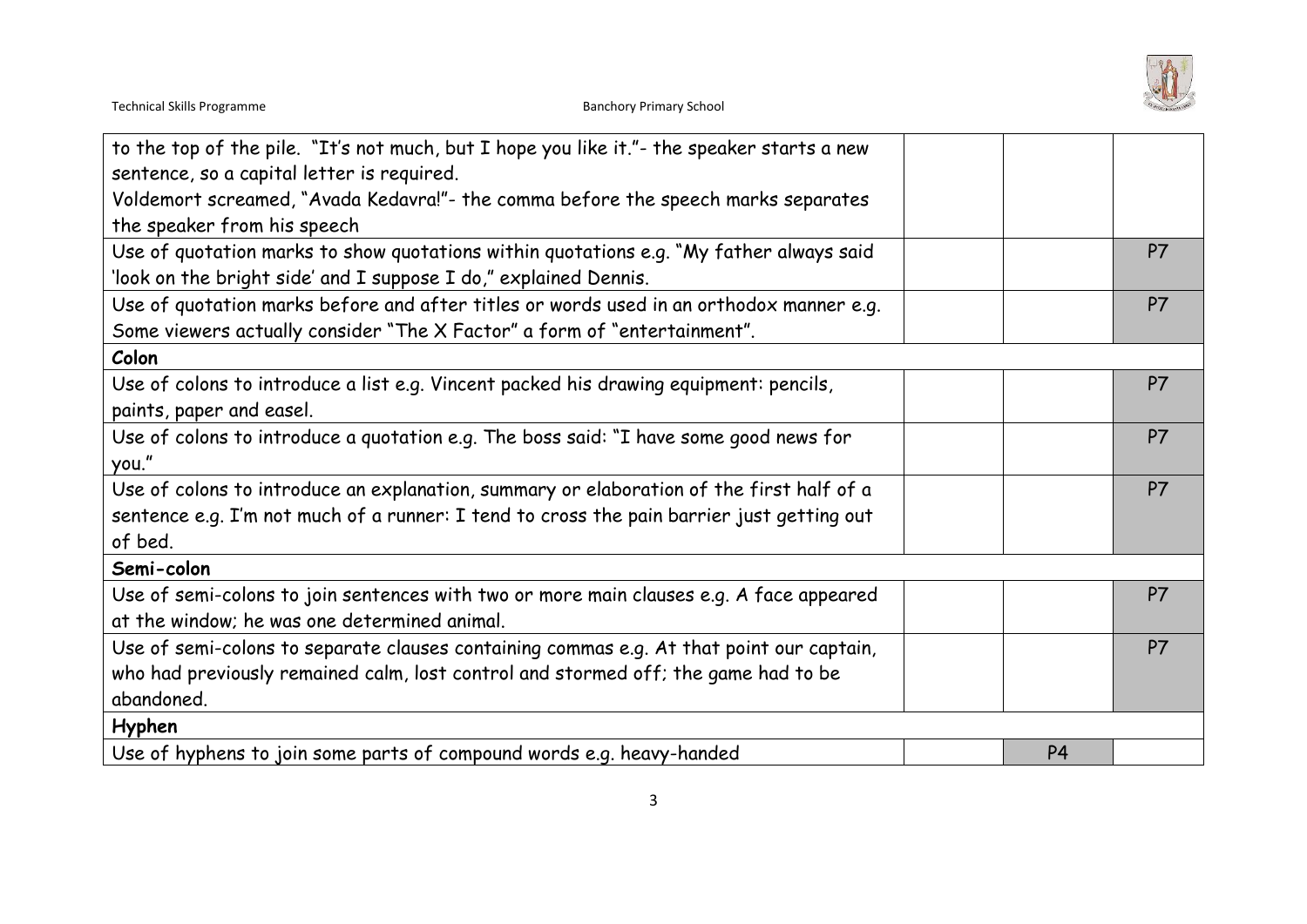

| Use of hyphens to join a group of words to form an expression e.g. good-for-nothing                                  |                | P <sub>7</sub> |
|----------------------------------------------------------------------------------------------------------------------|----------------|----------------|
| Use of hyphens to write numbers that consist of more than one word e.g. two hundred                                  | <b>P4</b>      |                |
| and thirty-nine                                                                                                      |                |                |
| Dash                                                                                                                 |                |                |
| Use of a dash to introduce a list e.g. The musician collected his equipment- instrument,                             |                | <b>P7</b>      |
| music and stand.                                                                                                     |                |                |
| Use of a dash to create surprise e.g. She pulled herself to her feet- still prepared to                              |                | P7             |
| fight.                                                                                                               |                |                |
| Use of sentences                                                                                                     |                |                |
| Write sentences containing a main verb e.g. The child hit the ball.                                                  | P <sub>2</sub> |                |
| Join sentences using conjunctions                                                                                    | P <sub>2</sub> |                |
| Use of adjectives to enhance the meaning of sentences e.g. The little girl hit the white                             | P <sub>3</sub> |                |
| ball.                                                                                                                |                |                |
| Use of adverbs to enhance the meaning of sentences e.g. The child hit the ball powerfully.                           | P <sub>3</sub> |                |
| Demonstrate understanding of the function of adjectives                                                              | P <sub>2</sub> |                |
| Define the term adjective                                                                                            | P <sub>2</sub> |                |
| Demonstrate understanding of the function of adverbs                                                                 |                | <b>P5</b>      |
| Define the term adverb                                                                                               |                | <b>P5</b>      |
| Identify and use adjectival phrases e.g. The child with the strong muscles hit the ball.                             |                | P7             |
| A phrase is a group of words which is unable to make sense on its own because it does not contain a verb. Adjectival |                |                |
| phrases take the place of adjectives.                                                                                |                |                |
| Identify and use adverbial phrases e.g. The child hit the ball to first base.                                        |                | P7             |
| Adverbial phrases act as adverbs.                                                                                    |                |                |
| Identify and use adjectival clauses e.g. The child hit the ball which was thrown by the                              |                | <b>P7</b>      |
|                                                                                                                      |                |                |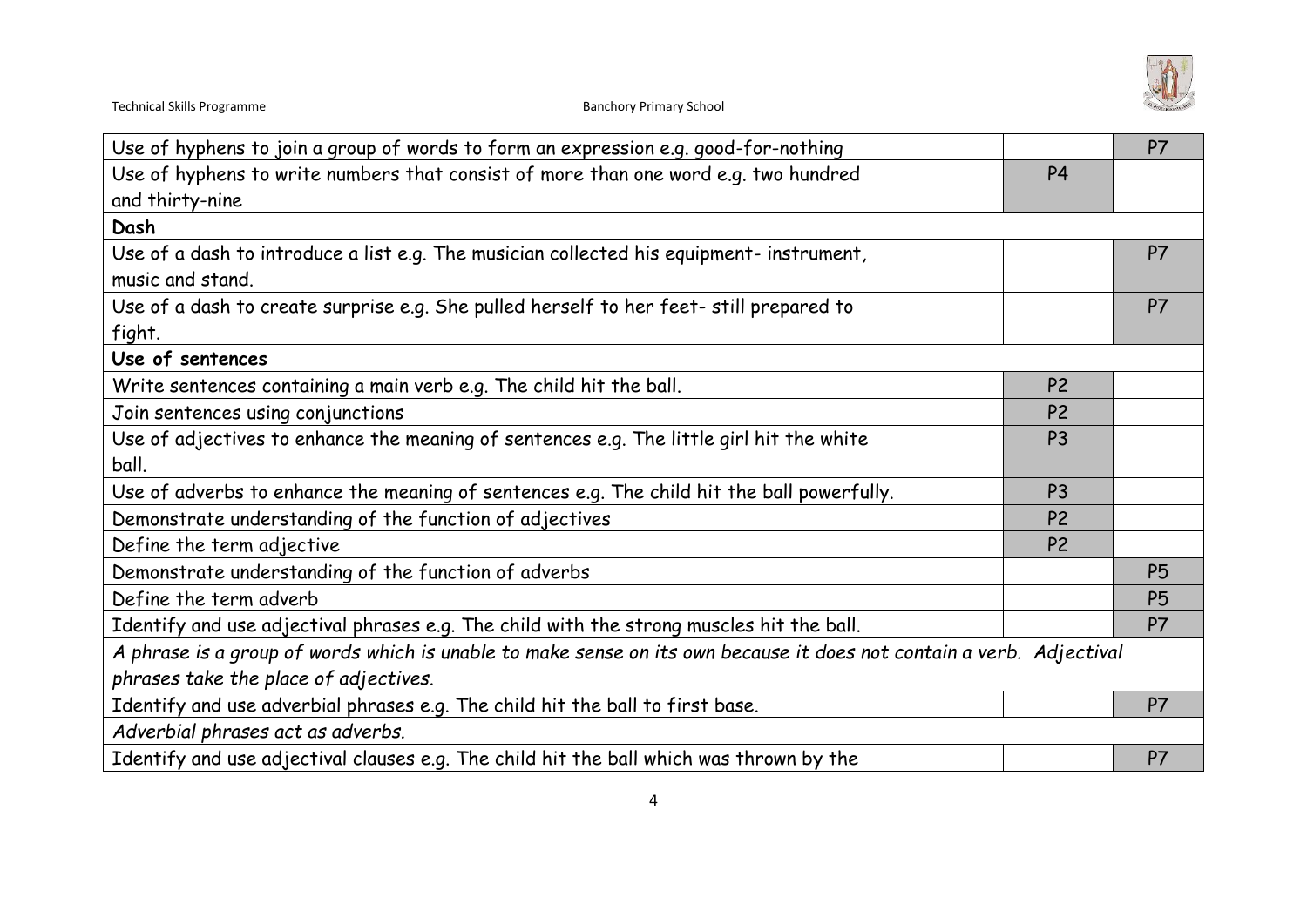

| pitcher.                                                                                                               |                |           |
|------------------------------------------------------------------------------------------------------------------------|----------------|-----------|
| A clause is a group of words which includes a verb. A main clause can stand independently as a sentence; however a     |                |           |
| subordinate clause relies on a main clause for its meaning. An adjectival clause serves as an adjective in a sentence. |                |           |
| Identify and use adverbial clauses e.g. The child hit the ball because he was angry. An                                |                | P7        |
| adverbial clause acts as an adverb.                                                                                    |                |           |
| Isolate subject and predicate                                                                                          |                |           |
| Write sentences in which the subject and verb agree in number e.g. A packet of lollies                                 |                | <b>P6</b> |
| was on the table. The children were visiting the zoo.                                                                  |                |           |
| Isolate subject and predicate in a sentence- The subject is the thing or person featured                               |                | <b>P6</b> |
| in the sentence, while the predicate is what is said about the subject.                                                |                |           |
| Use of pronouns                                                                                                        |                |           |
| Write pronouns which are consistent with the number and case of the subject or object                                  | P <sub>4</sub> |           |
| to which these pronouns refer e.g. The children watched the game. They enjoyed it.                                     |                |           |
| Pronouns are words referring to a person or thing e.g. them, him                                                       |                |           |
| Write an appropriate pronoun for a previously stated subject or object to avoid                                        | P <sub>4</sub> |           |
| repetition e.g. My Mum walked into the shop. She bought a bar of chocolate.                                            |                |           |
| Isolate nouns, verbs, adjectives and adverbs in sentences                                                              |                |           |
| Explain functions of adjectives, nouns, verbs and adverbs in sentences                                                 | <b>P4</b>      | <b>P5</b> |
|                                                                                                                        | adjectives     | adverbs   |
|                                                                                                                        | nouns          |           |
|                                                                                                                        | verbs          |           |
| Avoid repetition                                                                                                       |                |           |
| Write vivid adjectives and explicit nouns to avoid unnecessary repetition of pronouns e.g.                             | P <sub>4</sub> |           |
| The lion sprang at the hunter. The angry beast growled horribly. It clawed the man                                     |                |           |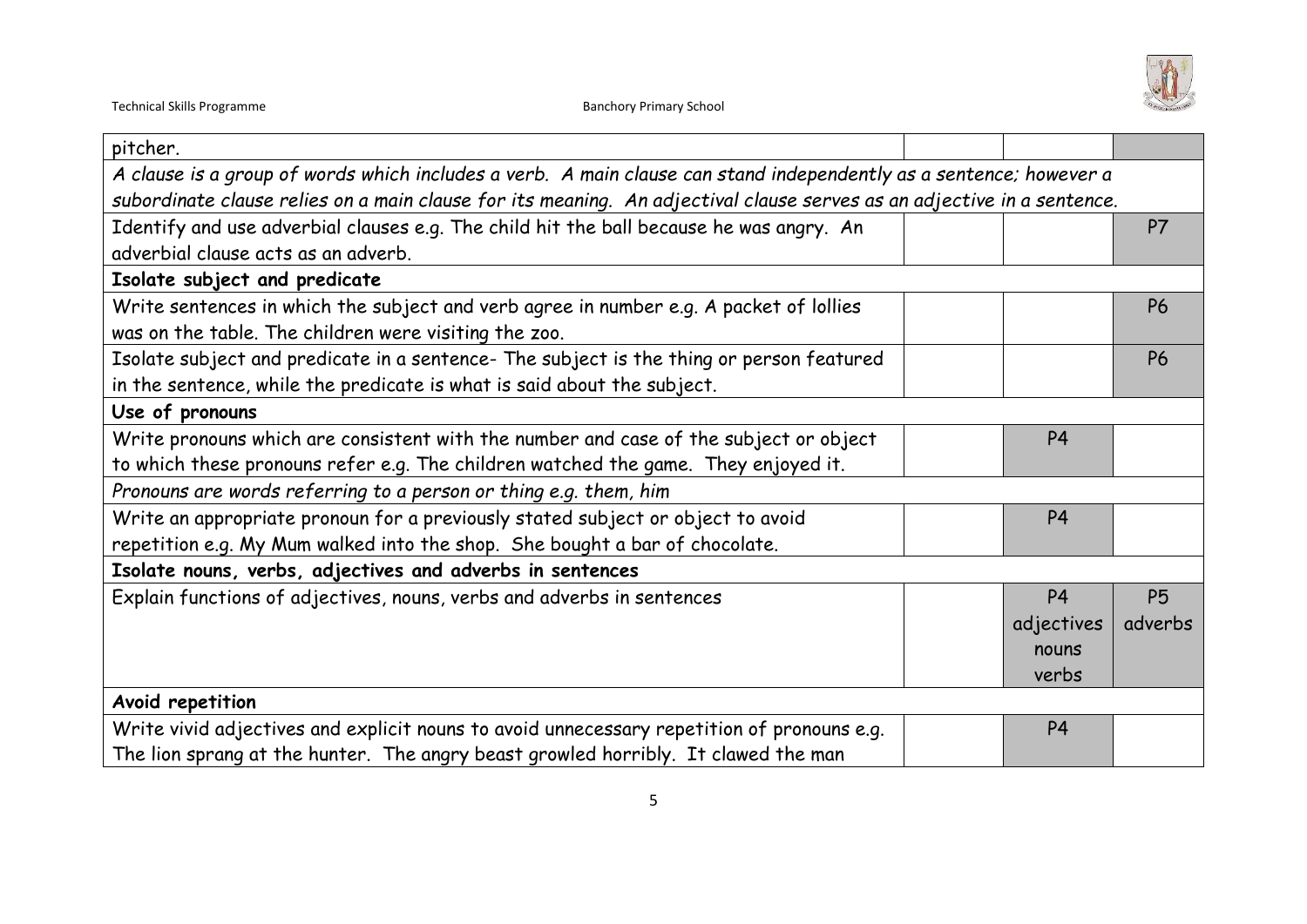

| viciously.                                                |                |                |           |
|-----------------------------------------------------------|----------------|----------------|-----------|
| Avoid redundancies                                        |                |                |           |
| My Dad he The train was more bigger                       |                | P <sub>4</sub> |           |
| <b>Editing Skills</b>                                     |                |                |           |
| Add words to enhance meaning                              |                | P <sub>4</sub> |           |
| Change words to achieve exact description                 |                | <b>P5</b>      |           |
| Delete words to tighten sentences                         | P <sub>4</sub> |                |           |
| Rearrange words to produce a more convincing order        |                |                | <b>P5</b> |
| Add phrases to enhance meaning of sentences               |                |                | <b>P6</b> |
| Rearrange sentences to produce a more convincing sequence | P <sub>4</sub> |                |           |
| Write paragraphs appropriate to the structure of the form |                | <b>P5</b>      |           |
| Rearrange paragraphs to produce a more convincing order   |                |                | <b>P6</b> |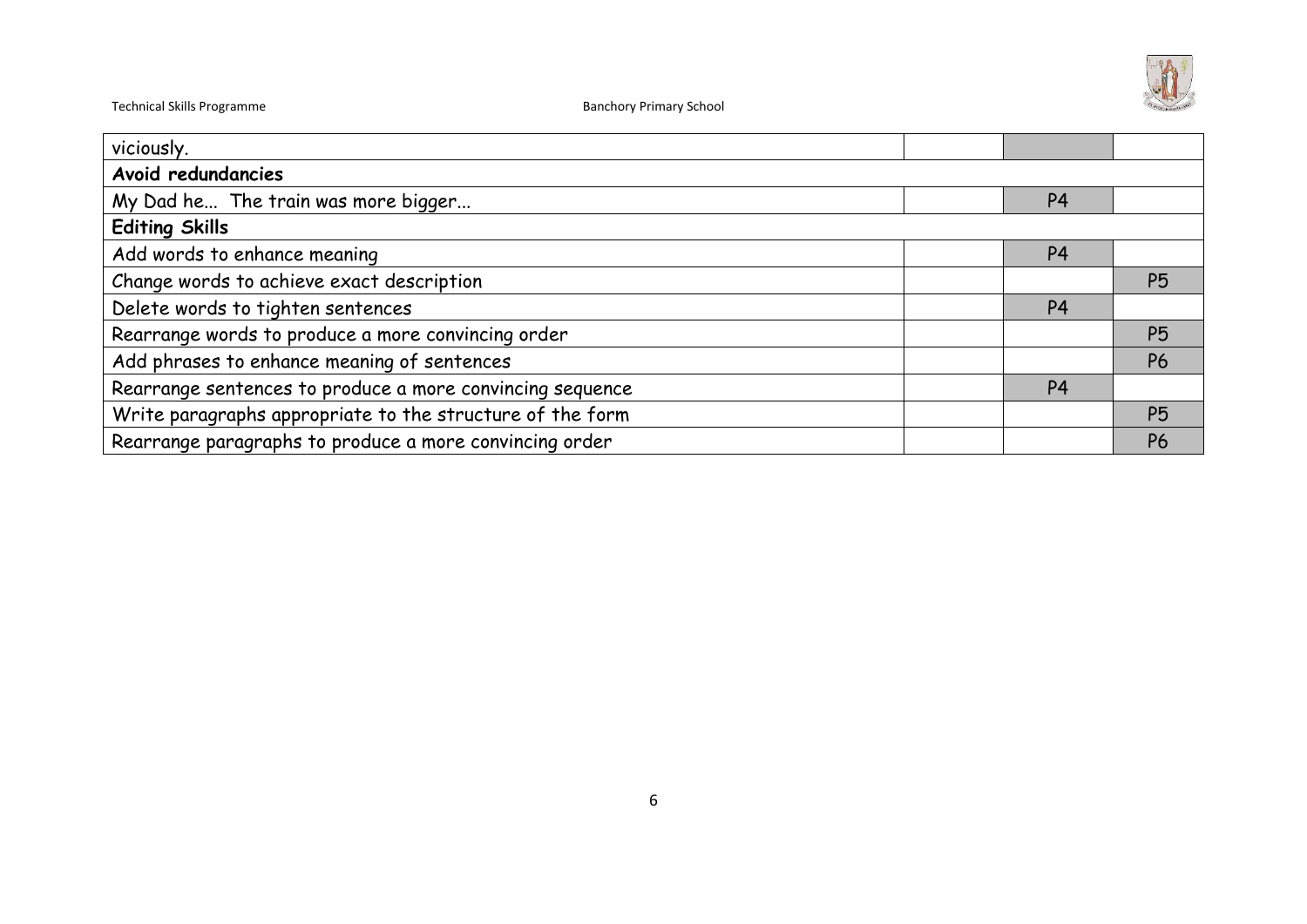

Teaching Grammar at Banchory Primary School

Teaching staff have agreed that children need to:

- Understand that applying grammar and punctuation conventions is vital to effective writing and that it is dependent on context or genre
- Be immersed in an environment rich in language conventions
- Be exposed to positive examples of use of conventions in both oral and written language
- Write for a real purpose and audience
- Be able to talk about their language use without being burdened by abstract terminology and complex relationships
- Recognise the role of various conventions in relation to particular forms
- Have the opportunity to generate rules for the application of conventions to cement understanding
- Practise a range of editing and proofreading strategies
- Accept responsibility for the editing and proofreading of their work
- Monitor their understanding and use of conventions in writing through self assessment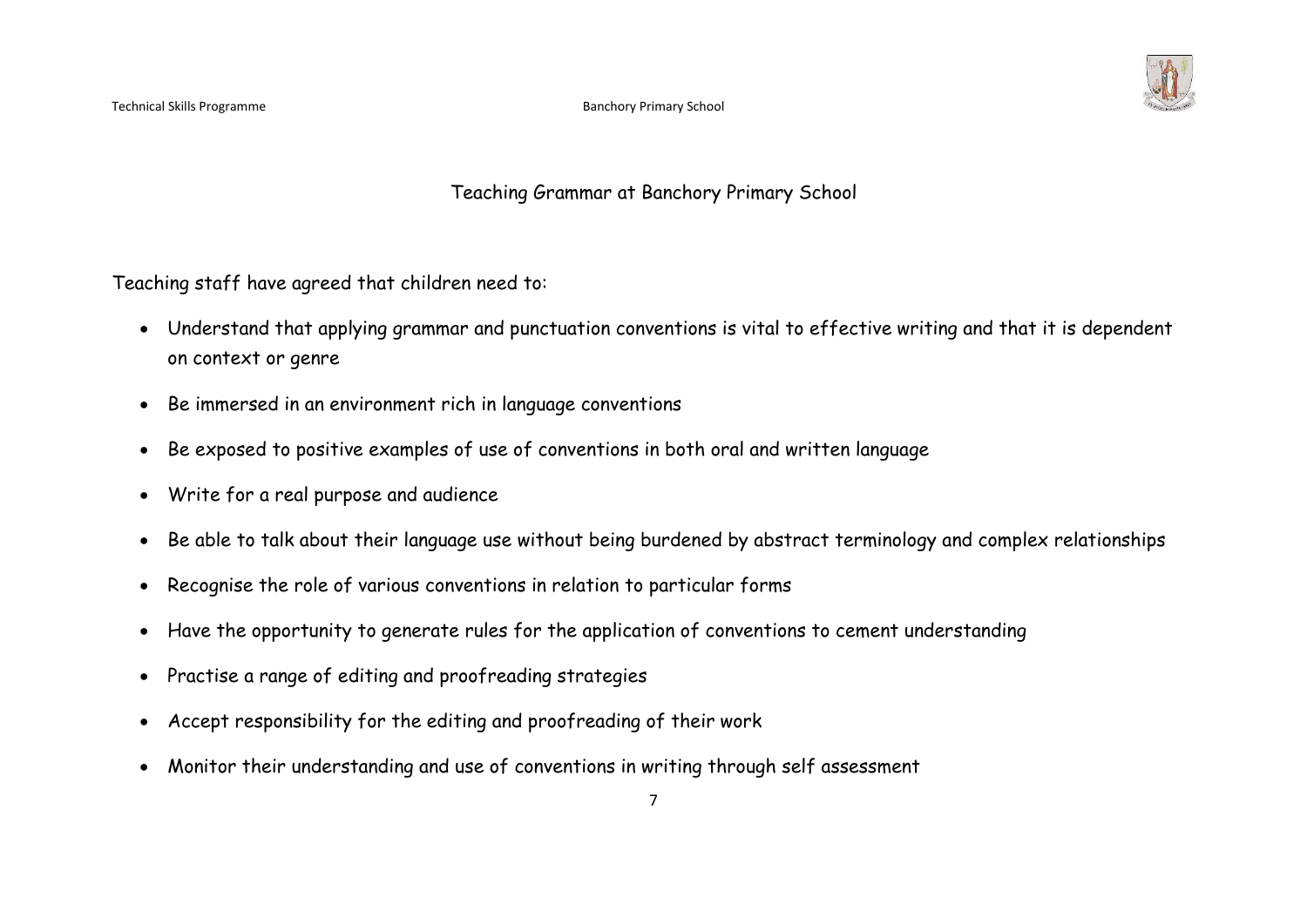

| Writing                                                                                                                              |                                                                                                                                                                                                                            |                                                                                                                                                                                                                         |                                                                                                                                                                                                                     |                                                                                                                                                                                                              |                                                                                                                                                                                       |  |
|--------------------------------------------------------------------------------------------------------------------------------------|----------------------------------------------------------------------------------------------------------------------------------------------------------------------------------------------------------------------------|-------------------------------------------------------------------------------------------------------------------------------------------------------------------------------------------------------------------------|---------------------------------------------------------------------------------------------------------------------------------------------------------------------------------------------------------------------|--------------------------------------------------------------------------------------------------------------------------------------------------------------------------------------------------------------|---------------------------------------------------------------------------------------------------------------------------------------------------------------------------------------|--|
| Tools for writing                                                                                                                    | Early                                                                                                                                                                                                                      | First                                                                                                                                                                                                                   | Second                                                                                                                                                                                                              | Third                                                                                                                                                                                                        | Fourth                                                                                                                                                                                |  |
| - using knowledge of<br>technical aspects to help my<br>writing communicate<br>effectively within and beyond<br>my place of learning | I explore sounds,<br>letters and words,<br>discovering how<br>they work together,<br>and I can use what<br>I learn to help me<br>as I read or write.<br>ENG 0-12a / LIT<br>$0-13a / LIT 0-$<br>21a<br>As I play and learn, | I can spell the most<br>commonly-used<br>words, using my<br>knowledge of letter<br>patterns and<br>spelling rules and<br>use resources to<br>help me spell tricky<br>or unfamiliar words.<br>$LIT 1-21a$<br>I can write | I can spell most of<br>the words I need to<br>communicate, using<br>spelling rules,<br>specialist<br>vocabulary, self-<br>correction<br>techniques and a<br>range of resources.<br>$LIT 2-21a$<br>In both short and | I can use a range of<br>strategies and<br>resources and spell<br>most of the words I<br>need to use,<br>including specialist<br>vocabulary, and<br>ensure that my<br>spelling is accurate.<br>$LIT$ 3-21 $a$ | I can use a range of<br>strategies and<br>resources<br>independently and<br>ensure that my<br>spelling, including<br>specialist<br>vocabulary, is<br>accurate.<br>$LIT$ 4-21 $\alpha$ |  |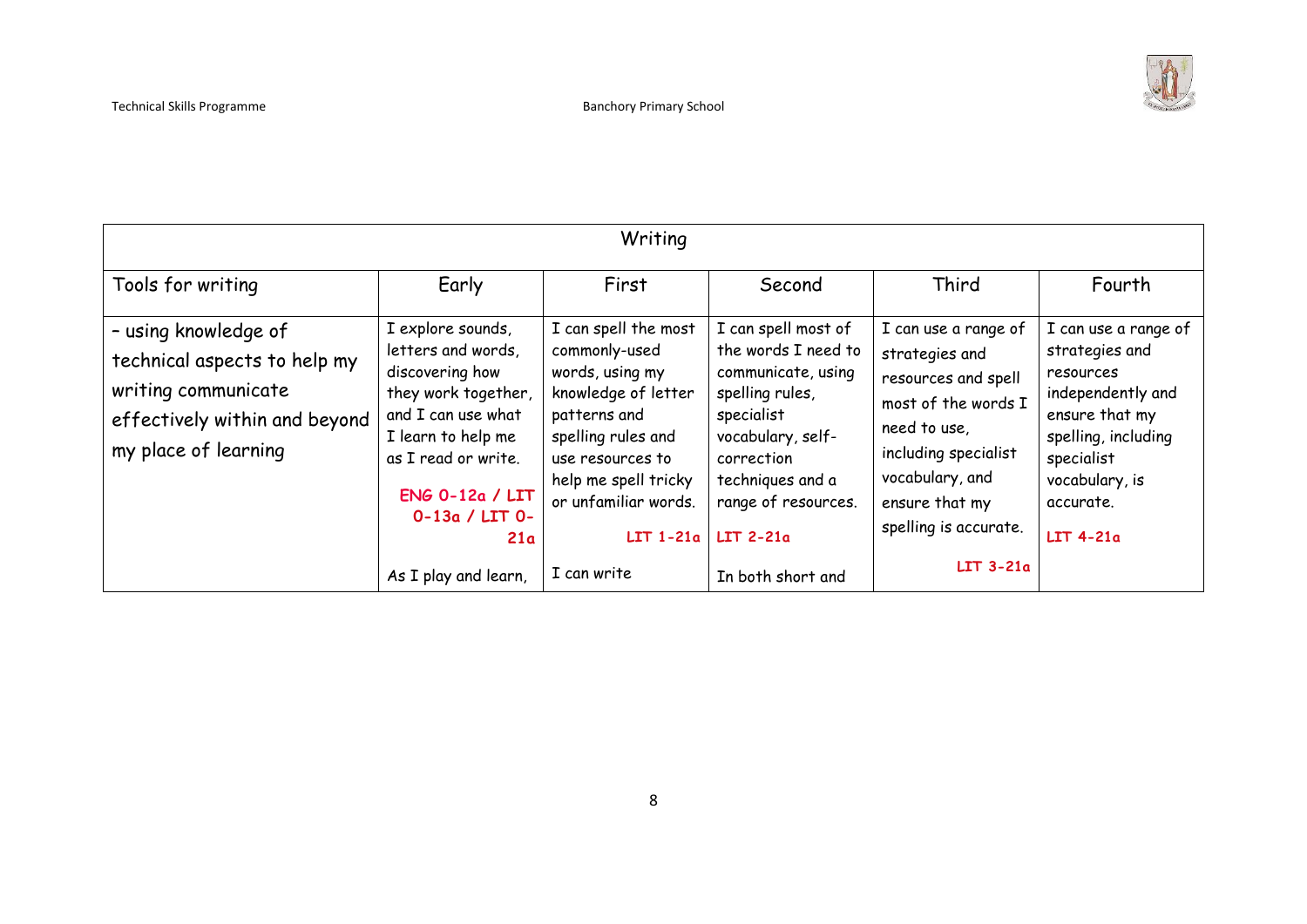| <b>Technical Skills Programme</b> |                                                                                                                                                                              | <b>Banchory Primary School</b>                                                                                                                                                                                            |                                                                                                                                                                                                                                             |                                                                                                                                                                                                                                                                                       |
|-----------------------------------|------------------------------------------------------------------------------------------------------------------------------------------------------------------------------|---------------------------------------------------------------------------------------------------------------------------------------------------------------------------------------------------------------------------|---------------------------------------------------------------------------------------------------------------------------------------------------------------------------------------------------------------------------------------------|---------------------------------------------------------------------------------------------------------------------------------------------------------------------------------------------------------------------------------------------------------------------------------------|
|                                   | I enjoy exploring<br>interesting<br>materials for<br>writing and<br>different ways of<br>recording my<br>experiences and<br>feelings, ideas and<br>information.<br>LIT 0-21b | independently, use<br>appropriate<br>punctuation and<br>order and link my<br>sentences in a way<br>that makes sense.<br>$LTI-22a$<br>Throughout the<br>writing process, I<br>can check that my<br>writing makes<br>sense. | extended texts, I<br>can use appropriate<br>punctuation, vary<br>my sentence<br>structures and<br>divide my work into<br>paragraphs in a way<br>that makes sense to<br>my reader.<br>$LIT$ 2-22 $a$<br>Throughout the<br>writing process, I | As appropriate to my purpose and type of<br>text, I can punctuate and structure<br>different types of sentences with<br>sufficient accuracy, and arrange these to<br>make meaning clear, showing<br>straightforward relationships between<br>paragraphs.<br>$LIT$ 3-22a / $LIT$ 4-22a |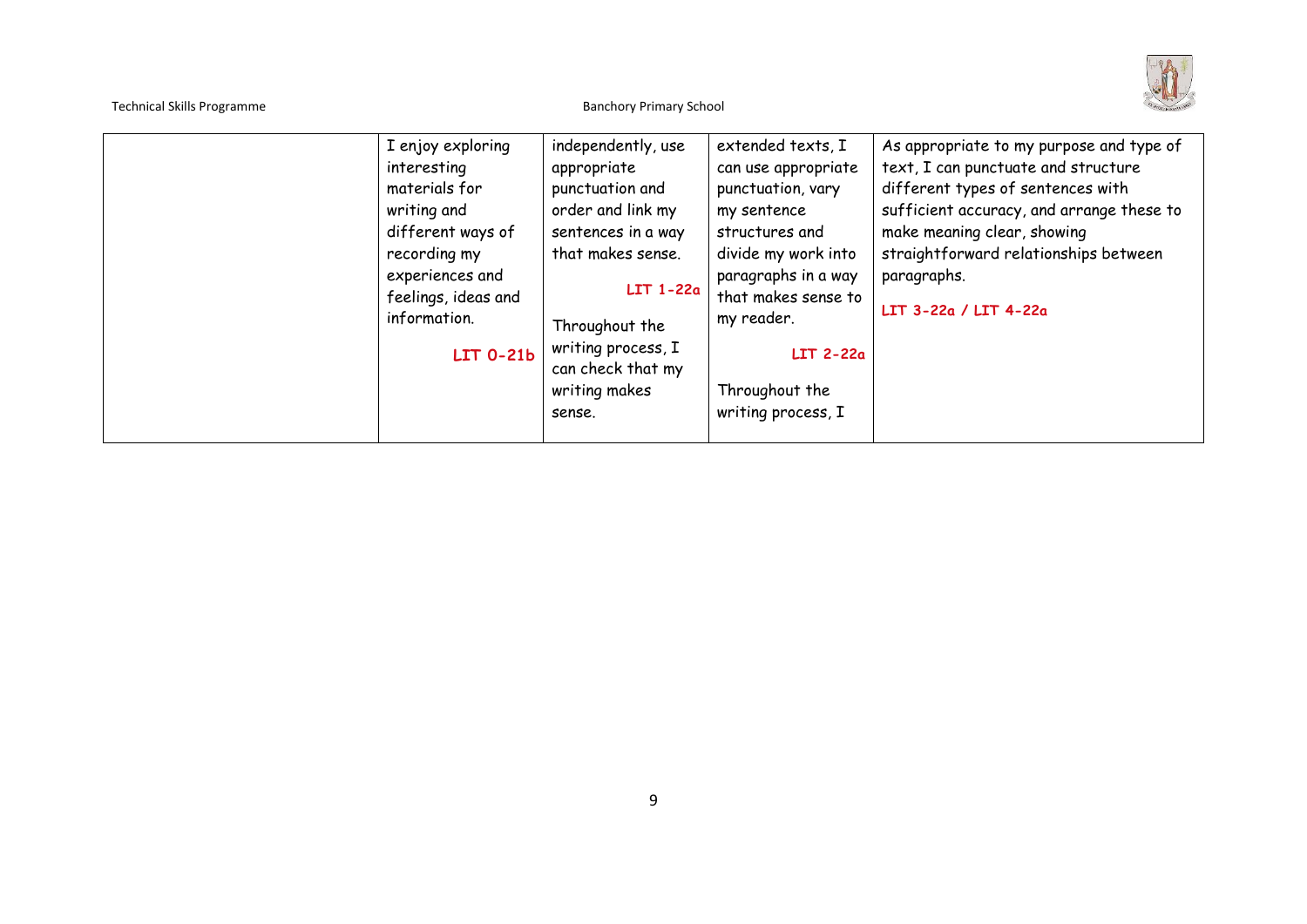

|  | $LIT$ 1-23 $\alpha$<br>I can present my<br>writing in a way that<br>will make it legible<br>and attractive for<br>my reader,<br>combining words,<br>images and other<br>features.<br>$LIT$ 1-24 $\alpha$ | can check that my<br>writing makes sense<br>and meets its<br>purpose.<br>$LIT$ 2-23 $a$<br>I consider the<br>impact that layout<br>and presentation<br>will have and can<br>combine lettering,<br>graphics and other<br>features to engage<br>my reader.<br>$LIT$ 2-24 $a$ | Throughout the<br>writing process, I<br>can review and edit<br>my writing to ensure<br>that it meets its<br>purpose and<br>communicates<br>meaning at first<br>reading.<br>$LIT$ 3-23 $\alpha$<br>I can consider the<br>impact that layout<br>and presentation<br>will have on my<br>reader, selecting<br>and using a variety<br>of features<br>appropriate to<br>purpose and<br>audience.<br>$LIT$ 3-24 $a$ | Throughout the<br>writing process, I<br>can review and edit<br>my writing<br>independently to<br>ensure that it<br>meets its purpose<br>and communicates<br>meaning clearly at<br>first reading.<br>LIT 4-23a<br>I can justify my<br>choice and use of<br>layout and<br>presentation in<br>terms of the<br>intended impact on<br>my reader.<br>$LIT 4-24a$ |
|--|----------------------------------------------------------------------------------------------------------------------------------------------------------------------------------------------------------|----------------------------------------------------------------------------------------------------------------------------------------------------------------------------------------------------------------------------------------------------------------------------|--------------------------------------------------------------------------------------------------------------------------------------------------------------------------------------------------------------------------------------------------------------------------------------------------------------------------------------------------------------------------------------------------------------|------------------------------------------------------------------------------------------------------------------------------------------------------------------------------------------------------------------------------------------------------------------------------------------------------------------------------------------------------------|